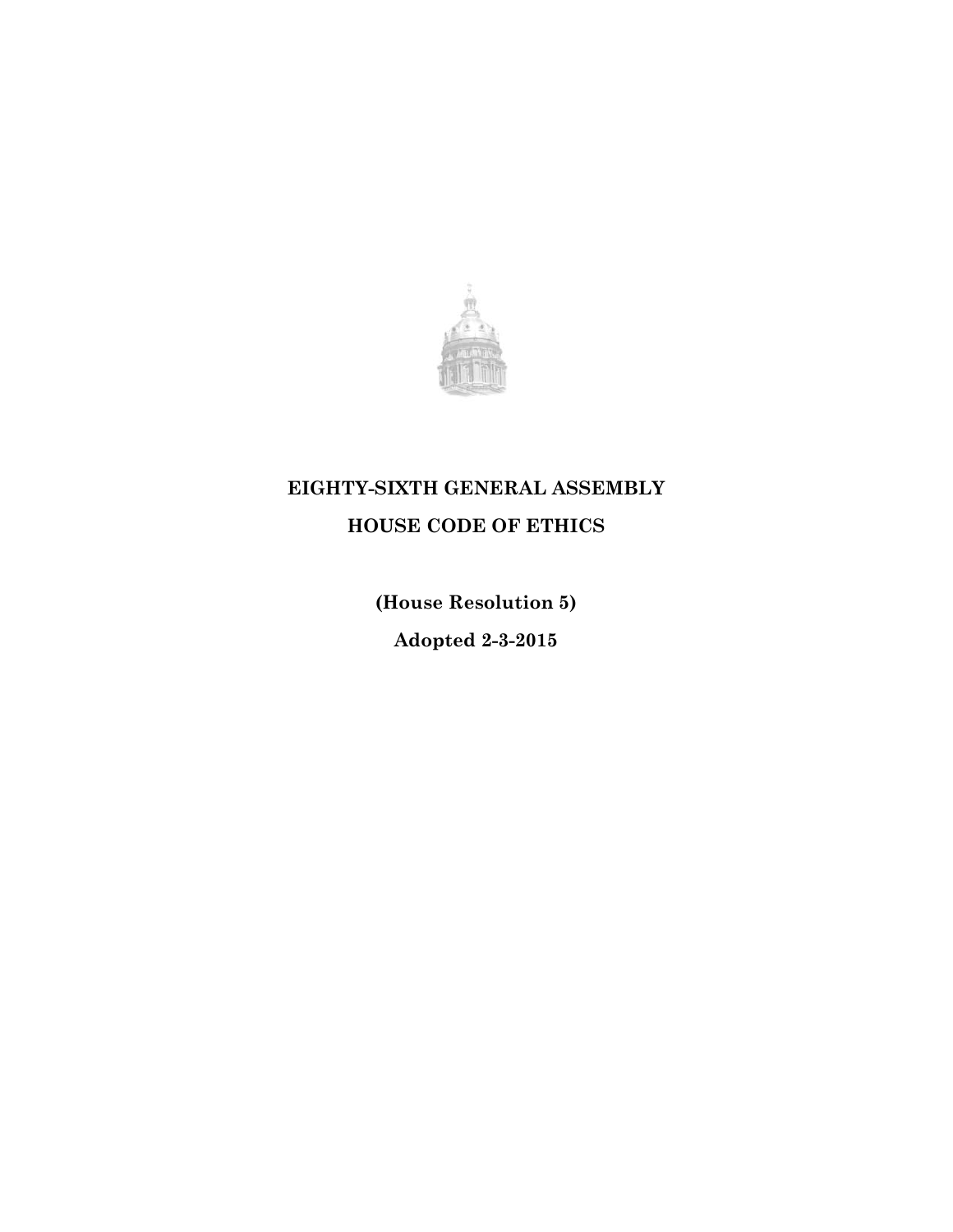#### **HOUSE CODE OF ETHICS**

PREAMBLE. Every legislator and legislative employee has a duty to uphold the integrity and honor of the general assembly, to encourage respect for the law and for the general assembly, and to observe the house code of ethics. The members and employees of the house have a responsibility to conduct themselves so as to reflect credit on the general assembly, and to inspire the confidence, respect, and trust of the public. The following rules are adopted pursuant to chapter 68B of the Code, to assist the members and employees in the conduct of their activities:

1. DEFINITIONS. The definitions of terms provided in chapter 68B of the Code apply to the use of those terms in these rules.

## 2. ECONOMIC INTEREST OF MEMBER OR EMPLOYEE OF HOUSE.

a. *Economic or investment opportunity.* A member or employee of the house shall not solicit or accept economic or investment opportunity under circumstances where the member or employee knows, or should know, that the opportunity is being afforded with the intent to influence the member's or employee's conduct in the performance of official duties. If a member or employee of the house learns that an economic or investment opportunity previously accepted was offered with the intent of influencing the member's or employee's conduct in the performance of the official duties, the member or employee shall take steps to divest that member or employee of that investment or economic opportunity, and shall report the matter in writing to the chairperson of the house ethics committee.

b. *Excessive charges for services, goods, or property interests.* A member or employee of the house shall not charge to or accept from a person known to have a legislative interest, a price, fee, compensation, or other consideration for the sale or lease of any property or the furnishing of services which is in excess of that which the member or employee would ordinarily charge another person.

c. *Use of confidential information.* A member or employee of the house, in order to further the member's or employee's own economic interests, or those of any other person, shall not disclose or use confidential information acquired in the course of the member's or employee's official duties. For the purpose of this rule, information disclosed in open session at a public meeting and information that is a public record is not confidential information.

d. *Employment.* A member or employee of the house shall not accept employment, either directly or indirectly, from a political action committee. A member of the house shall not act as a paid lobbyist for any organization. However, this paragraph shall not prohibit a member or employee of the house from working for a candidate's committee, a political party's action committee, or a political action committee which does not expressly advocate the nomination, election, or defeat of a candidate for public office in this state or expressly advocate the passage or defeat of a ballot issue in this state and which is not interested in issues before the general assembly.

For the purpose of this rule, a political action committee means a committee, but not a candidate's committee, which accepts contributions, makes expenditures, or incurs indebtedness in the aggregate of more than seven hundred fifty dollars in any one calendar year to expressly advocate the nomination, election, or defeat of a candidate for public office or to expressly advocate the passage or defeat of a ballot issue or for the purpose of influencing legislative action.

e. *Solicitation of employment as lobbyist.* A member or employee of the house shall not solicit employment on behalf of the member or employee, or on behalf of another legislator or employee, as a lobbyist while the general assembly is in session.

f. *Certain goods or services.* A member or employee of the house shall not solicit or obtain goods or services from another person under circumstances where the member or employee knows or should know that the goods or services are being offered or sold with the intent to influence the member's or employee's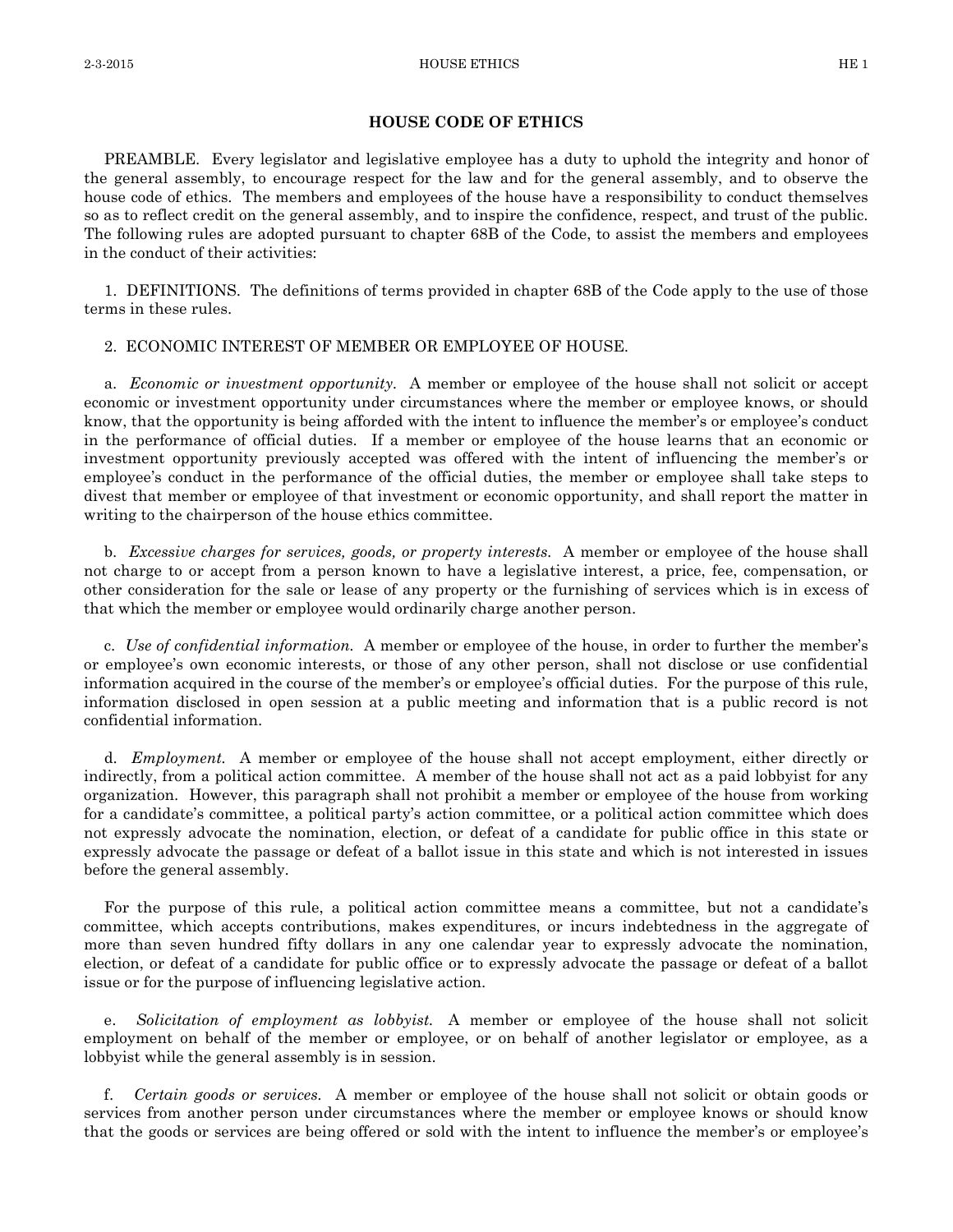conduct in the performance of official duties. If a member or employee of the house is afforded goods or services by another person at a price that is not available to other members or classes of members of the general public or is afforded goods or services that are not available to other members or classes of members of the general public by another person where the member or employee knows or should know that the other person intends to influence the member's or employee's official conduct, the member or employee shall not take or purchase the goods or services.

3. APPEARANCE BEFORE STATE AGENCY. A member or employee of the house may appear before a state agency in any representation case but shall not act as a lobbyist with respect to the passage, defeat, approval, veto, or modification of any legislation, rule, or executive order. Whenever a member or employee of the house appears before a state agency, the member or employee shall carefully avoid all conduct which might in any way lead members of the general public to conclude that the member or employee is using the member's or employee's official position to further the member's or employee's professional success or personal financial interest.

4. CONFLICTS OF INTEREST. In order for the general assembly to function effectively, members of the house may be required to vote on bills and participate in committee work which will affect their employment and other areas in which they may have a monetary interest. Action on bills and committee work which furthers a member's specific employment, specific investment, or other specific interest, as opposed to the interests of the public in general or the interests of a profession, trade, business, or other class of persons, shall be avoided. In making a decision relative to a member's activity on particular bills or in committee work, the following factors should be considered:

a. Whether a substantial threat to the member's independence of judgment has been created by the conflict situation.

b. The effect of the member's participation on public confidence in the integrity of the general assembly.

c. Whether the member's participation is likely to have any significant effect on the disposition of the matter.

d. The need for the member's particular contribution, such as special knowledge of the subject matter, to the effective functioning of the general assembly.

If a member decides not to participate in committee work or to abstain from voting because of a possible conflict of interest, the member should disclose this fact to the legislative body. The member shall not vote on any question in which the member has an economic interest that is distinguishable from the interests of the general public or a substantial class of persons.

5. STATUTORY REQUIREMENTS. Members and employees of the house shall comply with the requirements contained in chapters 68B (Government Ethics and Lobbying), 721 (Official Misconduct), and 722 (Bribery and Corruption), and sections 2.18 (Contempt) and 711.4 (Extortion) of the Code.

6. CHARGE ACCOUNTS. Members and employees of the house shall not charge any amount or item to a charge account to be paid for by a lobbyist or any client of a lobbyist.

7. TRAVEL EXPENSES. A member or employee of the house shall not charge to the state of Iowa amounts for travel and expenses unless the member or employee actually has incurred those mileage and expense costs. Members or employees shall not file the vouchers for weekly mileage reimbursement required by section 2.10, subsection 1 of the Code, unless the travel expense was actually incurred.

A member or employee of the house shall not file a claim for per diem compensation for a meeting of an interim study committee or a visitation committee unless the member or employee attended the meeting. However, the speaker may waive this provision and allow a claim to be filed if the member or employee attempted to attend the meeting but was unable to do so because of circumstances beyond the member's or employee's control.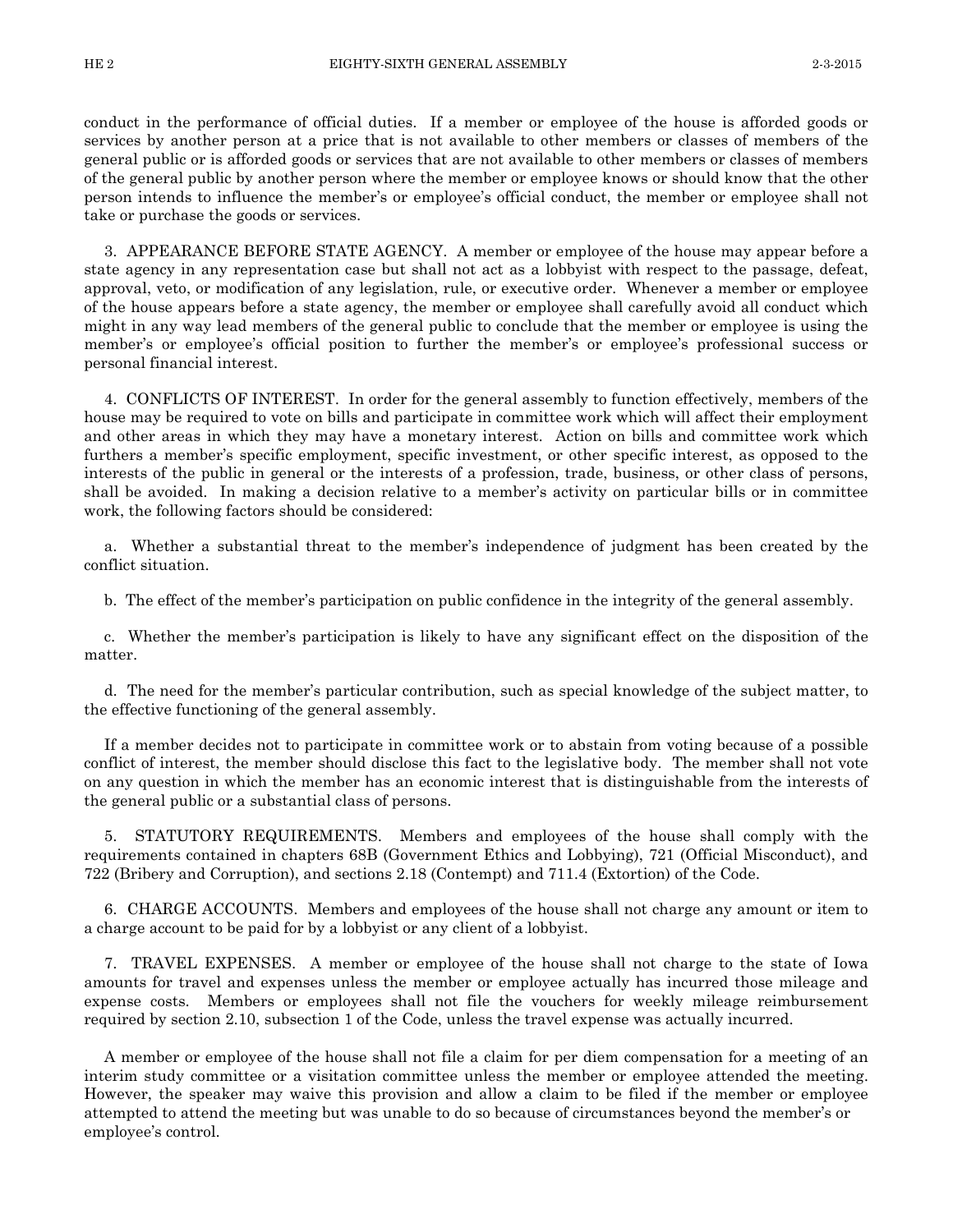8. GIFTS ACCEPTED OR RECEIVED. Members and employees of the house shall comply with the restrictions relating to the receipt or acceptance of gifts contained in section 68B.22 of the Code. The sponsor of a function under section 68B.22, subsection 4, paragraph "s", shall electronically file a registration with the chief clerk of the house five days prior to the function disclosing the name of the sponsor, and the date, time, and location of the function. The sponsor shall also electronically file a report of expenditures as required pursuant to section 68B.22, subsection 4, paragraph "s".

9. HONORARIA RESTRICTIONS. Members and employees of the house shall comply with the restrictions relating to the receipt of honoraria contained in section 68B.23 of the Code.

10. DISCLOSURE REQUIRED. Each member of the house and the chief clerk of the house shall file the personal financial disclosure statements required under section 68B.35 of the Code by February 15 of each year for the prior calendar year.

11. SEXUAL HARASSMENT. Members and employees of the house shall not engage in conduct which constitutes sexual harassment as defined in section 19B.12 of the Code or pursuant to the sexual harassment policy adopted by the house committee on administration and rules.

## 12. COMPLAINTS.

a. *Filing of complaint.* Complaints may be filed by any person believing that a member or employee of the house, a lobbyist, or a client of a lobbyist is guilty of a violation of the house code of ethics, the joint rules governing lobbyists, or chapter 68B of the Code.

b. *Complaints by committee.* The ethics committee may initiate a complaint on its own motion. Committee complaints may be initiated by the committee as a result of a committee investigation or as a result of receipt of any complaint or other information that does not meet the requirements of these rules regarding the form of a complaint but that contains allegations that would form the basis for a valid complaint.

c. *Form and contents of complaint.* A complaint shall be in writing.

Complaint forms shall be available from the chief clerk of the house, but a complaint shall not be rejected for failure to use the approved form if it complies with the requirements of these rules. The complaint shall contain a certification made by the complainant, under penalty of perjury, that the facts stated in the complaint are true to the best of the complainant's knowledge.

To be valid, a complaint shall allege all of the following:

(1) Facts, that if true, establish a violation of a provision of chapter 68B of the Code, the house code of ethics, or joint rules governing lobbyists for which penalties or other remedies are provided.

(2) That the conduct providing the basis for the complaint occurred within three years of the filing of the complaint.

(3) That the party charged with a violation is a party subject to the jurisdiction of the ethics committee.

d. *Confidentiality of complaint.* The identity of the parties and the contents of the complaint shall be confidential until the time that the committee chairperson and ranking member determine under paragraph "f" that the complaint is sufficient as to form, unless either the complainant or the party charged in the complaint makes the identity of the parties, or the information contained in the complaint, public. The chief clerk of the house and the committee chairperson and ranking member may communicate confidentially with appropriate legislative staff during any stage of the complaint process.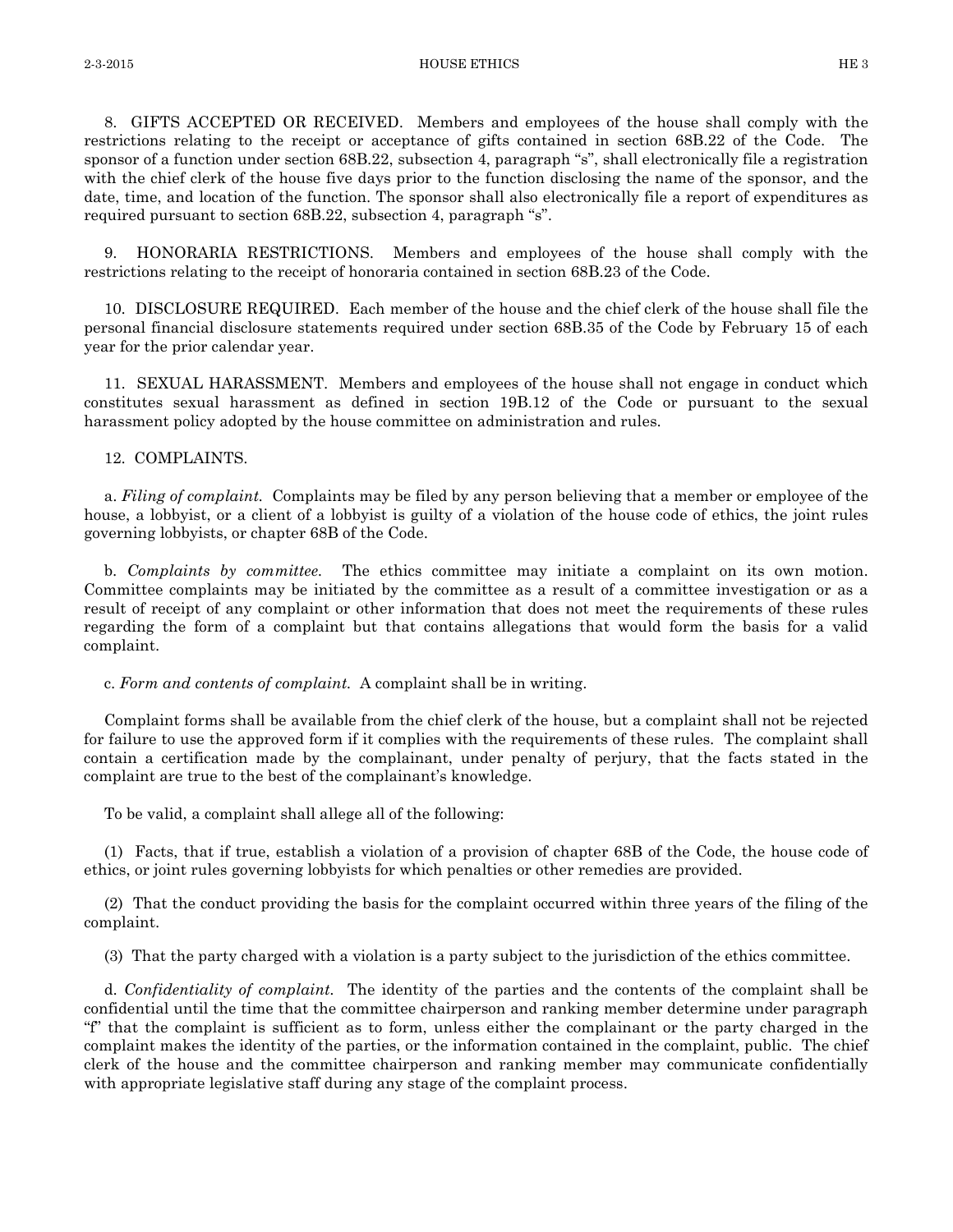e. *Notice of complaint.* Upon receipt of the complaint, the chief clerk of the house shall promptly notify the chairperson and ranking member of the ethics committee that a complaint has been filed and provide both the chairperson and the ranking member with copies of the complaint and any supporting information. Within two working days, the chief clerk shall send notice, either by personal delivery or by certified mail, return receipt requested, to the person or persons alleged to have committed the violation, along with a copy of the complaint and any supporting information. The notice to the accused person shall contain a request that the person submit a written response to the complaint within ten working days of the date that the notice was sent by the chief clerk. At the request of the accused person, the committee may extend the time for the response, not to exceed ten additional calendar days. A response to a complaint shall not be confidential.

f. *Hearing regarding validity of complaint.* The committee chairperson and the ranking member shall review the complaint and supporting information to determine whether the complaint meets the requirements as to form. If the complaint is deficient as to form, the complaint shall be returned to the complainant with instructions indicating the deficiency. If the complaint is in writing, is sufficient as to form, and contains the appropriate certification, as soon as practicable, the chairperson shall call a meeting of the committee to review the complaint to determine whether the complaint meets the requirements for validity and whether the committee should take action on the complaint pursuant to paragraph "g" or whether the committee should request that the chief justice of the supreme court appoint an independent special counsel to conduct an investigation to determine whether probable cause exists to believe that a violation of the house code of ethics, joint rules governing lobbyists, or chapter 68B of the Code, has occurred. The sufficiency as to form determination and the valid complaint requirements determination shall be based solely upon the original complaint and the response to the complaint. Additional documents or responses shall not be filed by the parties or otherwise considered by the committee prior to a validity determination. The committee shall not receive or consider oral testimony in support of or against a validity determination.

If the committee finds that a complaint does not meet the content requirements for a valid complaint, the committee shall dismiss the complaint and notify both the complainant and the party alleged to have committed the violation of the dismissal and the reasons for dismissal. A dismissal for failure to meet the formal requirements for the filing of a complaint shall be without prejudice and the complainant may refile the complaint at any time within three years of the date that the alleged violation took place. If the dismissal is based upon a failure to allege facts and circumstances necessary for a valid complaint, the dismissal shall be with prejudice and the party shall not be permitted to file a complaint based upon the same facts and circumstances.

#### g. *Action on undisputed complaint.*

 If the committee determines a complaint is valid and determines no dispute exists between the parties regarding the material facts that establish a violation, the committee may take action on the complaint under this paragraph without requesting the appointment of an independent special counsel.

The committee may do any of the following:

 (1) Issue an admonishment to advise against the conduct that formed the basis for the complaint and to exercise care in the future.

(2) Issue an order to cease and desist the conduct that formed the basis for the complaint.

 (3) Make a recommendation to the house that the person subject to the complaint be censured or reprimanded.

 h. *Request for appointment of independent special counsel.* If, after review of the complaint and any response made by the party alleged to have committed the violation, the committee determines that the complaint meets the requirements for form and content and the committee has not taken action under paragraph "g" , the committee shall request that the chief justice of the supreme court appoint independent special counsel to investigate the matter and determine whether probable cause exists to believe that a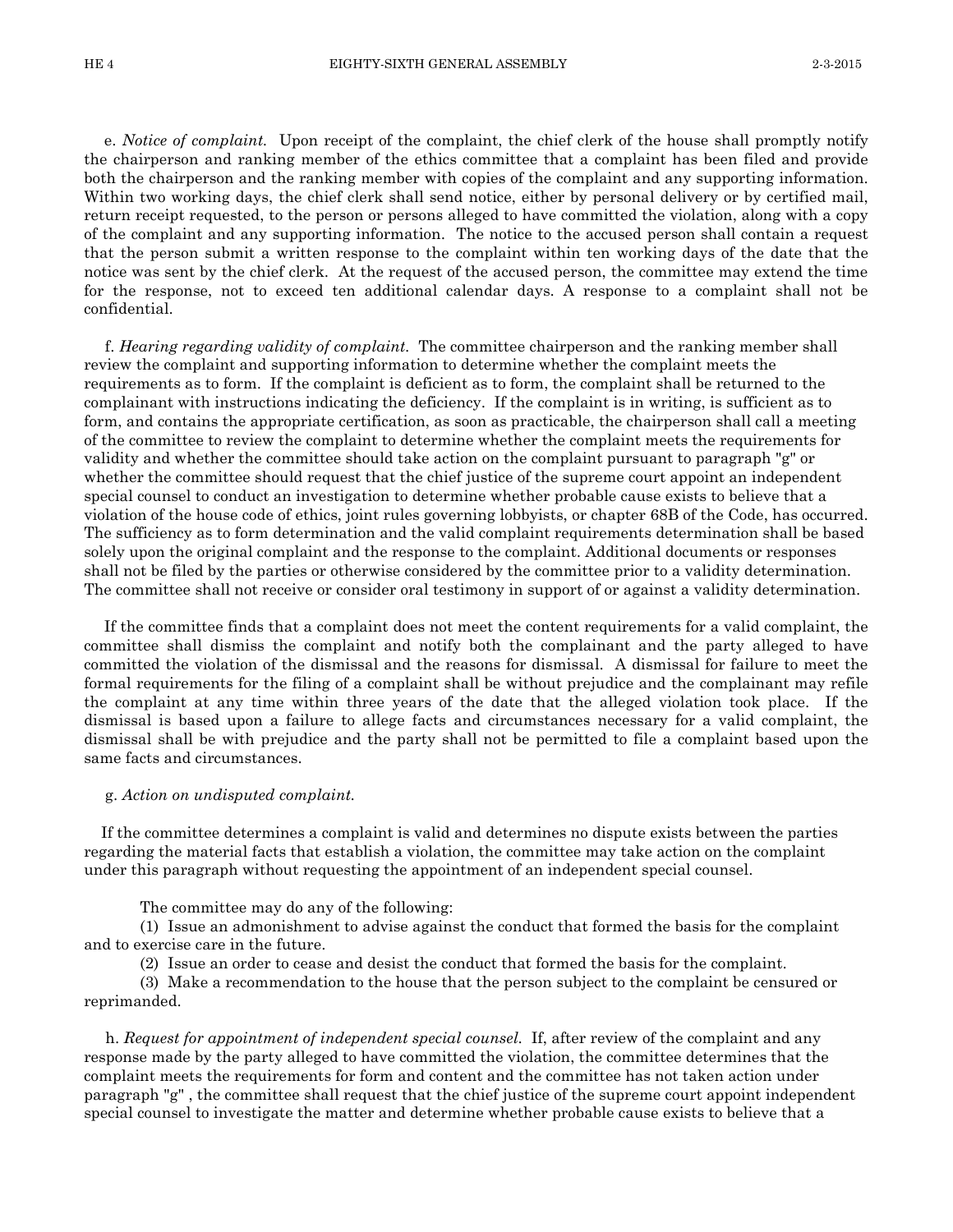violation of chapter 68B of the Code, the house code of ethics, or the joint rules governing lobbyists has occurred.

i. *Receipt of report of independent special counsel.* The report from the independent special counsel regarding probable cause to proceed on a complaint shall be filed with the chief clerk of the house. Upon receipt of the report of the independent special counsel, the chief clerk shall notify the chairperson of the filing of the report and shall send copies of the report to the members of the ethics committee. As soon as practicable after the filing of the report, the chairperson shall schedule a public meeting for review of the report. The purpose of the public meeting shall be to determine whether the complaint should be dismissed, whether a formal hearing should be held on the complaint, or whether other committee action is appropriate. The complainant and the person alleged to have committed the violation shall be given notice of the public meeting, shall have the right to be present at the public meeting, and may, at the discretion of the committee, present testimony in support of or against the recommendations contained in the report.

If the committee determines that the matter should be dismissed, the committee shall cause an order to be entered dismissing the matter and notice of the dismissal shall be given to the complainant and the party alleged to have committed the violation. If the committee determines that the complaint should be scheduled for formal hearing, the committee shall issue a charging statement which contains the charges and supporting facts that are to be set for formal hearing and notice shall be sent to the complainant and the accused person.

The notice shall include a statement of the nature of the charge or charges, a statement of the time and place of hearing, a short and plain statement of the facts asserted, and a statement of the rights of the accused person at the hearing.

j. *Formal hearing.* Formal hearings shall be public and conducted in the manner provided in section 68B.31, subsection 8 of the Code. At a formal hearing the accused shall have the right to be present and to be heard in person and by counsel, to cross-examine witnesses, and to present evidence. Members of the committee shall also have the right to question witnesses.

 The committee may require, by subpoena or otherwise, the attendance and testimony of witnesses and the production of such books, records, correspondence, memoranda, papers, documents, and any other things it deems necessary to the conduct of the inquiry.

Evidence at the formal hearing shall be received in accordance with rules and procedures applicable to contested cases under chapter 17A of the Code.

 The committee chairperson, or the vice chairperson or ranking member in the absence of the chairperson, shall preside at the formal hearing and shall rule on the admissibility of any evidence received. The ruling of the chairperson may be overturned by a majority vote of the committee. Independent special counsel shall present the evidence in support of the charge or charges. The burden shall be on the independent special counsel to prove the charge or charges by a preponderance of clear and convincing evidence. Upon completion of the formal hearing, the committee shall adopt written findings of fact and conclusions concerning the merits of the charges and make its report and recommendation to the house.

 k. *Disqualification of member.* Members of the committee may disqualify themselves from participating in any investigation of the conduct of another person upon submission of a written statement that the member cannot render an impartial and unbiased decision in a case. A member may also be disqualified by a unanimous vote of the remaining eligible members of the committee.

 A member of the committee is ineligible to participate in committee meetings, as a member of the committee, in any proceeding relating to the member's own official conduct.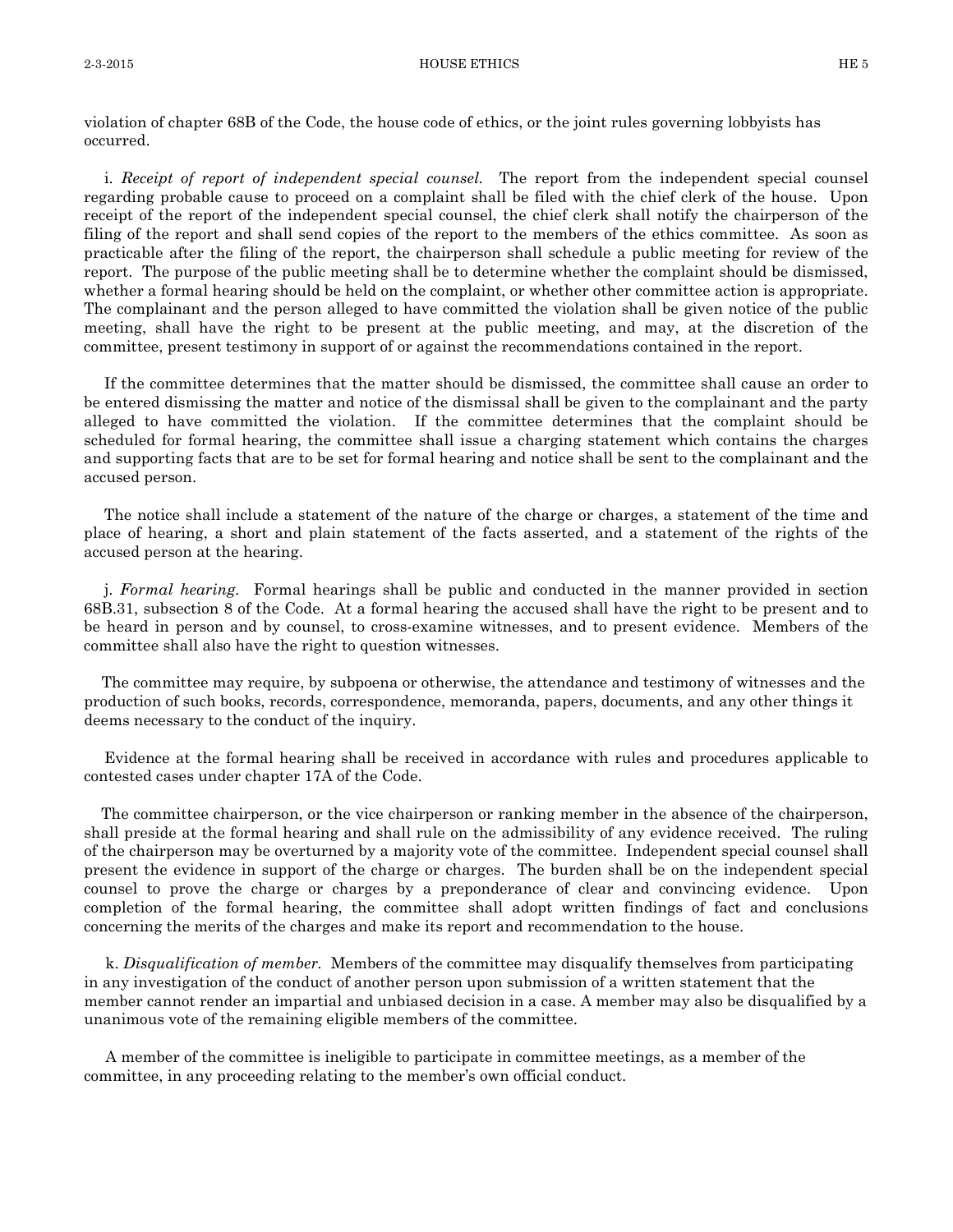If a member of the committee is disqualified or ineligible to act, the majority or minority leader who appointed the member shall appoint a replacement member to serve as a member of the committee during the period of disqualification or ineligibility.

l. *Recommendations by the committee.* The committee shall recommend to the house that the complaint be dismissed, or that one or more of the following be imposed:

 (1) That the member or employee of the house or lobbyist or client of a lobbyist be censured or reprimanded, and the recommended appropriate form of censure or reprimand be used.

 (2) That the member of the house be suspended or expelled from membership in the house and required to forfeit the member's salary for that period, the employee of the house be suspended or dismissed from employment, or that the lobbyist's or lobbyist's client's lobbying privileges be suspended.

13. COMMUNICATIONS WITH ETHICS COMMITTEE. After a complaint has been filed or an investigation has been initiated, a party to the complaint or investigation shall not communicate, or cause another to communicate, as to the merits of the complaint or investigation with a member of the committee, except under the following circumstances:

a. During the course of any meetings or other official proceedings of the committee regarding the complaint or investigation.

b. In writing, if a copy of the writing is delivered to the adverse party or the designated representative for the adverse party.

c. Orally, if adequate prior notice of the communication is given to the adverse party or the designated representative for the adverse party.

d. As otherwise authorized by statute, the house code of ethics, joint rules governing lobbyists, or vote of the committee.

14. PERMANENT RECORD. The chief clerk of the house shall maintain a permanent record of all complaints filed and any corresponding committee action. The permanent record shall be prepared by the ethics committee and shall contain the date the complaint was filed, name and address of the complainant, name and address of the accused person, a brief statement of the charges made, any evidence received by the committee, any transcripts or recordings of committee action, and ultimate disposition of the complaint. Except as provided in rule 12, paragraph "d", the chief clerk shall keep each complaint confidential until public disclosure is made by the ethics committee.

15. MEETING AUTHORIZATION. The house ethics committee is authorized to meet at the discretion of the committee chairperson in order to conduct hearings and other business that properly may come before it. If the committee submits a report seeking house action against a member or employee of the house or lobbyist after the second regular session of a general assembly has adjourned sine die, the report shall be submitted to and considered by the subsequent general assembly.

#### 16. ADVISORY OPINIONS.

a. *Requests for formal opinions.* A request for a formal advisory opinion may be filed by any person who is subject to the authority of the ethics committee. The ethics committee may also issue a formal advisory opinion on its own motion, without having previously received a formal request for an opinion, on any issue that is within the jurisdiction of the committee. Requests shall be filed with either the chief clerk of the house or the chairperson of the ethics committee.

b. *Form and contents of requests.* A request for a formal advisory opinion shall be in writing and may pertain to any subject matter that is related to application of the house code of ethics, the joint rules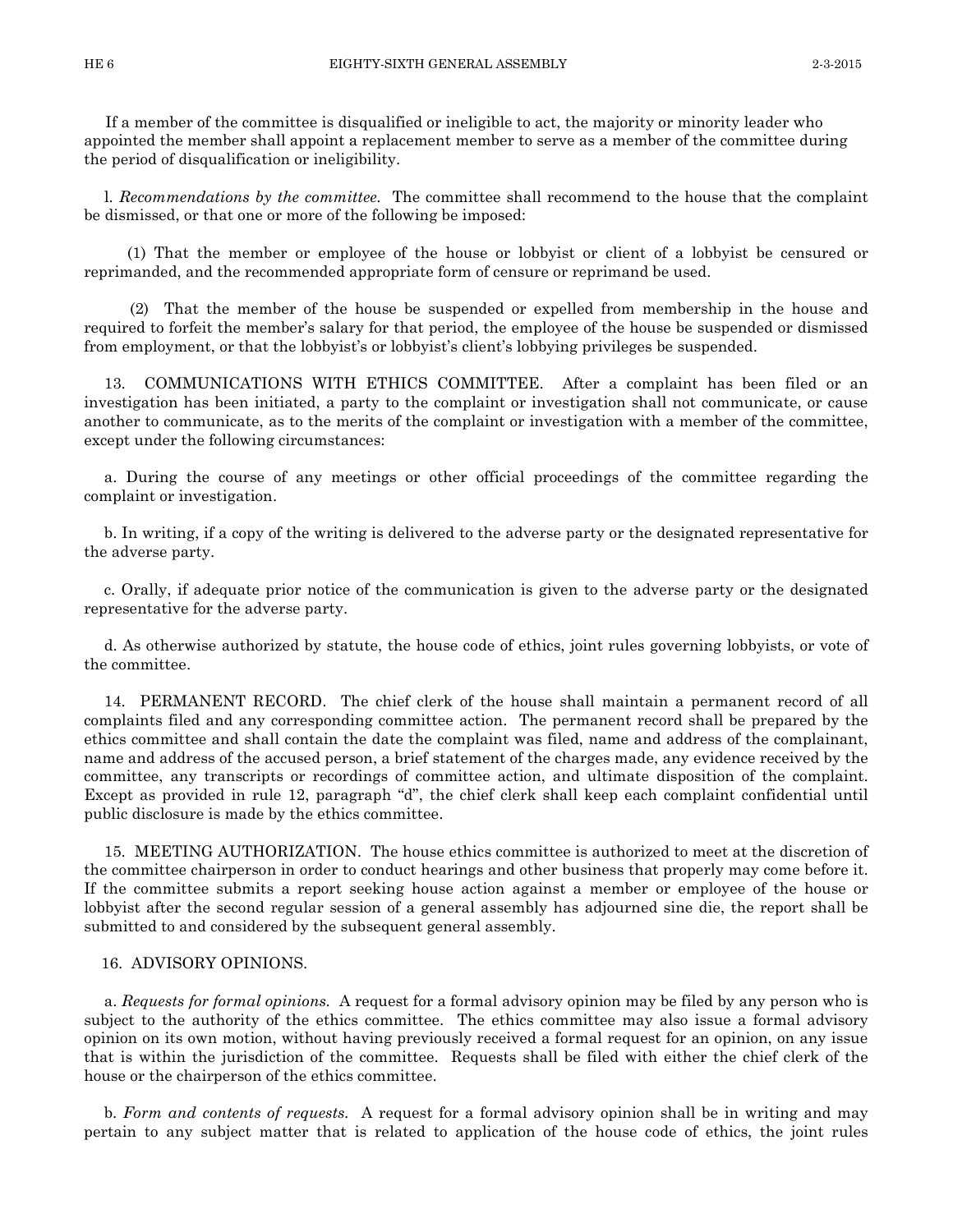governing lobbyists, or chapter 68B of the Code to any person who is subject to the authority of the ethics committee. Requests shall contain one or more specific questions and shall relate either to future conduct or be stated in the hypothetical. A request for an advisory opinion shall not specifically name any individual or contain any other specific identifying information, unless the request relates to the requester's own conduct. However, any request may contain information which identifies the kind of individual who may be affected by the subject matter of the request. Examples of this latter kind of identifying information may include references to conduct of a category of individuals, such as but not limited to conduct of legislators, legislative staff, or lobbyists.

c. *Confidentiality of formal requests and opinions.* Requests for formal opinions are not confidential and any deliberations of the committee regarding a request for a formal opinion shall be public. Opinions issued in response to requests for formal opinions are not confidential, shall be in writing, and shall be placed on file in the office of the chief clerk of the house. Persons requesting formal opinions shall personally receive a copy of the written formal opinion that is issued in response to the request.

17. PERSONAL FINANCIAL DISCLOSURE FORM. The following form shall be used for disclosure of economic interests under these rules and section 68B.35 of the Code:

STATEMENT OF ECONOMIC INTERESTS Name: (Last) (First) (Middle Initial) Address: (Street Address, Apt.#/P.O. Box)  $\frac{1}{\sqrt{2}}$  ,  $\frac{1}{\sqrt{2}}$  ,  $\frac{1}{\sqrt{2}}$  ,  $\frac{1}{\sqrt{2}}$  ,  $\frac{1}{\sqrt{2}}$  ,  $\frac{1}{\sqrt{2}}$  ,  $\frac{1}{\sqrt{2}}$  ,  $\frac{1}{\sqrt{2}}$  ,  $\frac{1}{\sqrt{2}}$  ,  $\frac{1}{\sqrt{2}}$  ,  $\frac{1}{\sqrt{2}}$  ,  $\frac{1}{\sqrt{2}}$  ,  $\frac{1}{\sqrt{2}}$  ,  $\frac{1}{\sqrt{2}}$  ,  $\frac{1}{\sqrt{2}}$  (City) (State) (Zip) Phone:(Home) / (Business) \*\*\*\*\*\*\*\*\*\*\*\*\*\*\*\*\*\*\*\*\*\*\*\*\*\*\*\*\*\*\*\*\*\*\*\*\*\*\*\*\*\*\*\*\*\*\*\*\*\*\*\*\*\*\*

 This form is due each year on or before February 15. The reporting period is the most recently completed calendar year. An amended form shall be filed if a change in business, occupation, or profession reported in Division I of the form has occurred. The amended form shall include the date the change took effect and must be filed within thirty days of the first day of the change in employment or engagement necessitating the amended form. If the date of the change occurs between January 1 and February 15, the change shall be included in the filing due February 15.

In completing Division III of this form, if your percentage of ownership of an asset is less than 100 percent, multiply your percentage of ownership by the total revenue produced to determine if you have reached the \$1,000 threshold.

Do not report income received by your spouse or other family members.

In completing this form, if insufficient space is provided for your answer, you may attach additional information/answers on full-size sheets of paper.

Division I. Business, Occupation, or Profession.

List each business, occupation, or profession in which you are engaged, the nature of the business if not evident, and your position or job title. No income threshold or time requirement applies.

Examples:

If you are employed by an individual, state the name of the individual employer, the nature of the business, and your position.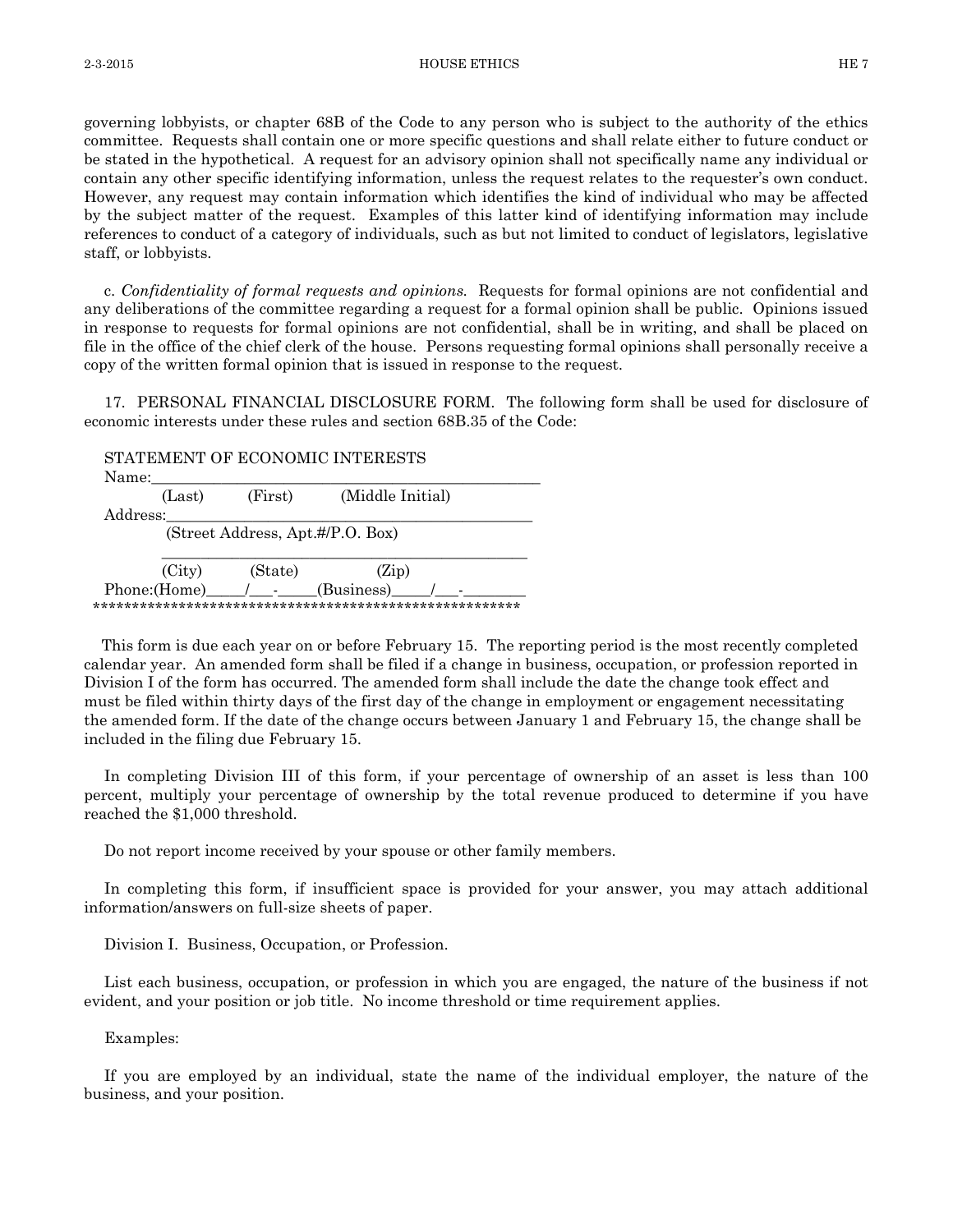If you are self-employed and are not incorporated or are not doing business under a particular business name, state that you are self-employed, the nature of the business, and your position.

If you own your own corporation, are employed by a corporation, or are doing business under a particular business name, state the name and nature of the business or corporation and your position.

| Б |  |
|---|--|
|   |  |

Division II. Commissions from Sales of Goods or Services to Political Subdivisions.

This part is to be completed only by Legislators. If you received income in the form of a commission from the sale of goods or services to a political subdivision, state the name of the purchasing political subdivision. The amount of commission earned is not required to be listed.

| Б |  |
|---|--|
|   |  |

Division III. Sources of Gross Income.

In each one of the following categories list each source which produces more than \$1,000 in annual gross income, if the revenue produced by the source was subject to federal or state income taxes last year. List the nature or type of each company, business, financial institution, corporation, partnership, or other entity which produces more than \$1,000 of annual gross income. Neither the amount of income produced nor value of the holding is required to be listed in any of the items.

A. Securities: State the nature of the business of any company in which you hold stock, bonds, or other pecuniary interests that generate more than \$1,000 in annual gross income. Income generated by multiple holdings in a single company are deemed received from a single source.

\_\_\_\_\_\_\_\_\_\_\_\_\_\_\_\_\_\_\_\_\_\_\_\_\_\_\_\_\_\_\_\_\_\_\_\_\_\_\_\_\_\_\_\_\_\_\_\_\_\_\_\_\_\_ \_\_\_\_\_\_\_\_\_\_\_\_\_\_\_\_\_\_\_\_\_\_\_\_\_\_\_\_\_\_\_\_\_\_\_\_\_\_\_\_\_\_\_\_\_\_\_\_\_\_\_\_\_\_ \_\_\_\_\_\_\_\_\_\_\_\_\_\_\_\_\_\_\_\_\_\_\_\_\_\_\_\_\_\_\_\_\_\_\_\_\_\_\_\_\_\_\_\_\_\_\_\_\_\_\_\_\_\_ \_\_\_\_\_\_\_\_\_\_\_\_\_\_\_\_\_\_\_\_\_\_\_\_\_\_\_\_\_\_\_\_\_\_\_\_\_\_\_\_\_\_\_\_\_\_\_\_\_\_\_\_\_\_

\_\_\_\_\_\_\_\_\_\_\_\_\_\_\_\_\_\_\_\_\_\_\_\_\_\_\_\_\_\_\_\_\_\_\_\_\_\_\_\_\_\_\_\_\_\_\_\_\_\_\_\_\_\_ \_\_\_\_\_\_\_\_\_\_\_\_\_\_\_\_\_\_\_\_\_\_\_\_\_\_\_\_\_\_\_\_\_\_\_\_\_\_\_\_\_\_\_\_\_\_\_\_\_\_\_\_\_\_ \_\_\_\_\_\_\_\_\_\_\_\_\_\_\_\_\_\_\_\_\_\_\_\_\_\_\_\_\_\_\_\_\_\_\_\_\_\_\_\_\_\_\_\_\_\_\_\_\_\_\_\_\_\_ \_\_\_\_\_\_\_\_\_\_\_\_\_\_\_\_\_\_\_\_\_\_\_\_\_\_\_\_\_\_\_\_\_\_\_\_\_\_\_\_\_\_\_\_\_\_\_\_\_\_\_\_\_\_

\_\_\_\_\_\_\_\_\_\_\_\_\_\_\_\_\_\_\_\_\_\_\_\_\_\_\_\_\_\_\_\_\_\_\_\_\_\_\_\_\_\_\_\_\_\_\_\_\_\_\_\_\_\_

B. Instruments of Financial Institutions: State the types of institutions in which you hold financial instruments, such as certificates of deposit, savings accounts, etc., that produce annual gross income in excess of \$1,000, e.g., banks, savings and loans, or credit unions.